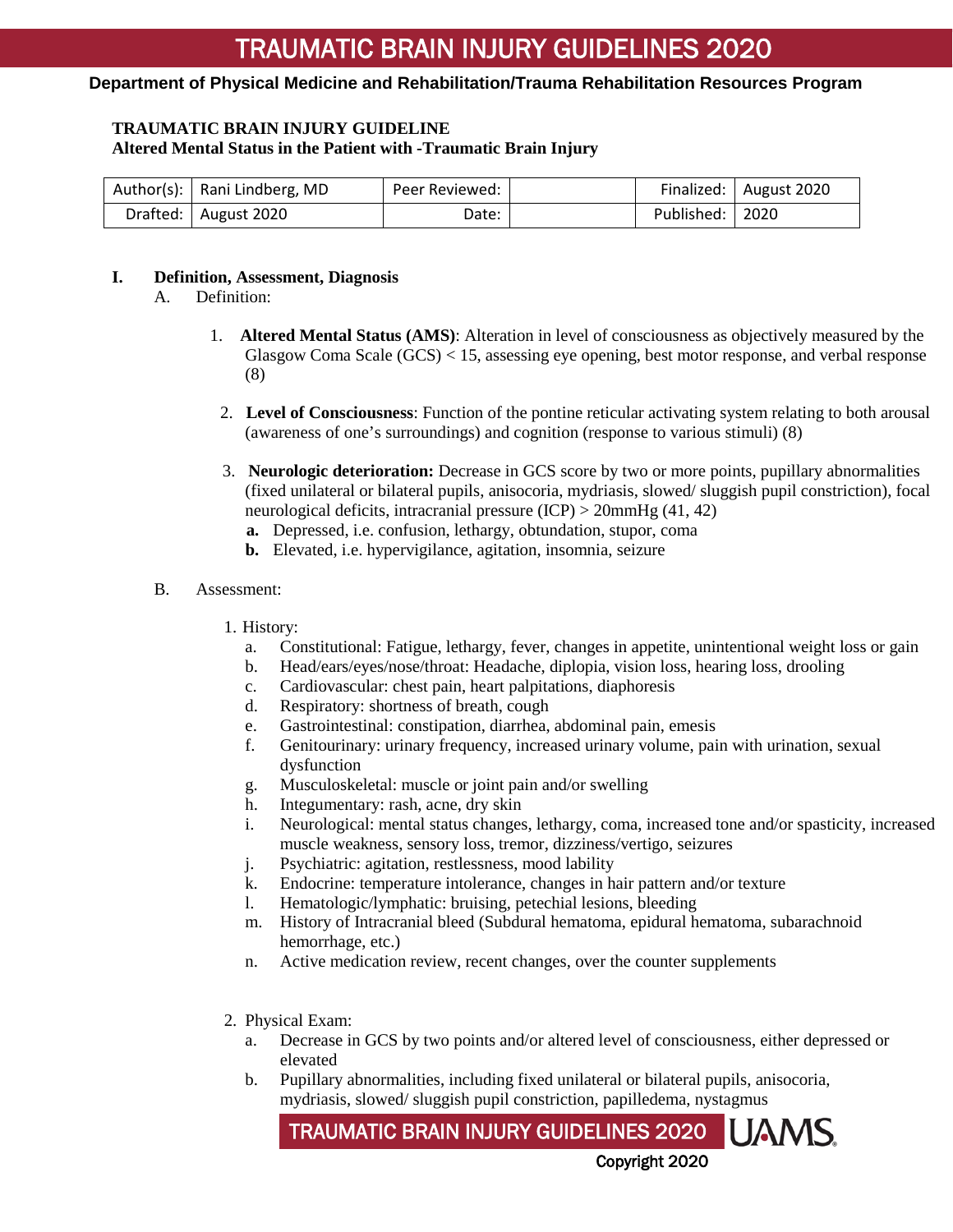#### **Department of Physical Medicine and Rehabilitation/Trauma Rehabilitation Resources Program**

- c. Focal neurologic signs, including cranial nerve, motor, sensory, or speech deficits
- d. Flexion or extension posturing
- e. Bradycardia and hypotension
- f. Hyperthermia (core temperature  $> 38.3$ °C) or hypothermia (< 36°C)
- g. Hypoxia
- h. Abnormal respiration, increased or decreased respiratory rate
- i. Seizure(s) complete or partial (see **Management of Seizures in the Patient with Traumatic Brain Injury Guideline**)
- j. Altered level of consciousness, either depressed or elevated
- k. New or worsening ataxia
- l. New or worsening cognitive impairment
- m. Tachycardia, palpitations
- n. Diaphoresis
- o. New or increased spasticity or muscular rigidity
- p. Shivering, tremor
- q. Jaundice
- r. Rash with or without pruritus
- s. Skin erythema, cellulitis, pain, purulent drainage
- 3. Laboratory test(s):
	- a. Rapid glucose testing
	- b. Complete blood count with differential
	- c. Basic metabolic panel
	- d. Urinalysis with urine culture
	- e. Blood cultures
	- f. Arterial blood gas (ABG)
	- g. Lumbar puncture with cerebrospinal fluid (CSF) analysis
	- h. Serum and urine osmolality
	- i. Serum and/or urine drug levels (therapeutic and recreational drugs)
	- j. Coagulation panel
	- k. Thyroid function panel
	- l. Liver function panel
	- m. Neuroendocrine labs: adrenocorticotropic hormone (ACTH), cortisol, growth hormone, insulinlike growth factor, prolactin, gonadotrophins and sex-steroid concentrations
- 4. Radiologic imaging /Other:
	- a. Chest x-ray: Pulmonary pathology manifestations including, aspiration, pulmonary edema, consolidation pneumonia, effusion, and opacification
	- b. CT head scan without contrast: High sensitivity for demonstrating mass effect, midline shift, evidence of increased intracranial pressure, ventricular size and configuration, bone injuries, and acute hemorrhage in parenchymal, subarachnoid, subdural, or epidural spaces (7)
	- c. MRI of brain: High sensitivity for detecting non-hemorrhagic primary lesions, such as contusions, infarction, diffuse axonal injury (DAI), and secondary effects of trauma such as edema (7)
	- d. EEG: Capture of abnormal brain wave or epileptic activity.
- C. Diagnosis
	- 1. In patients with traumatic brain injury (TBI), AMS can be defined as neurological deterioration relative to their baseline level of consciousness
	- 2. The common causes of AMS in TBI patients occur in the following categories: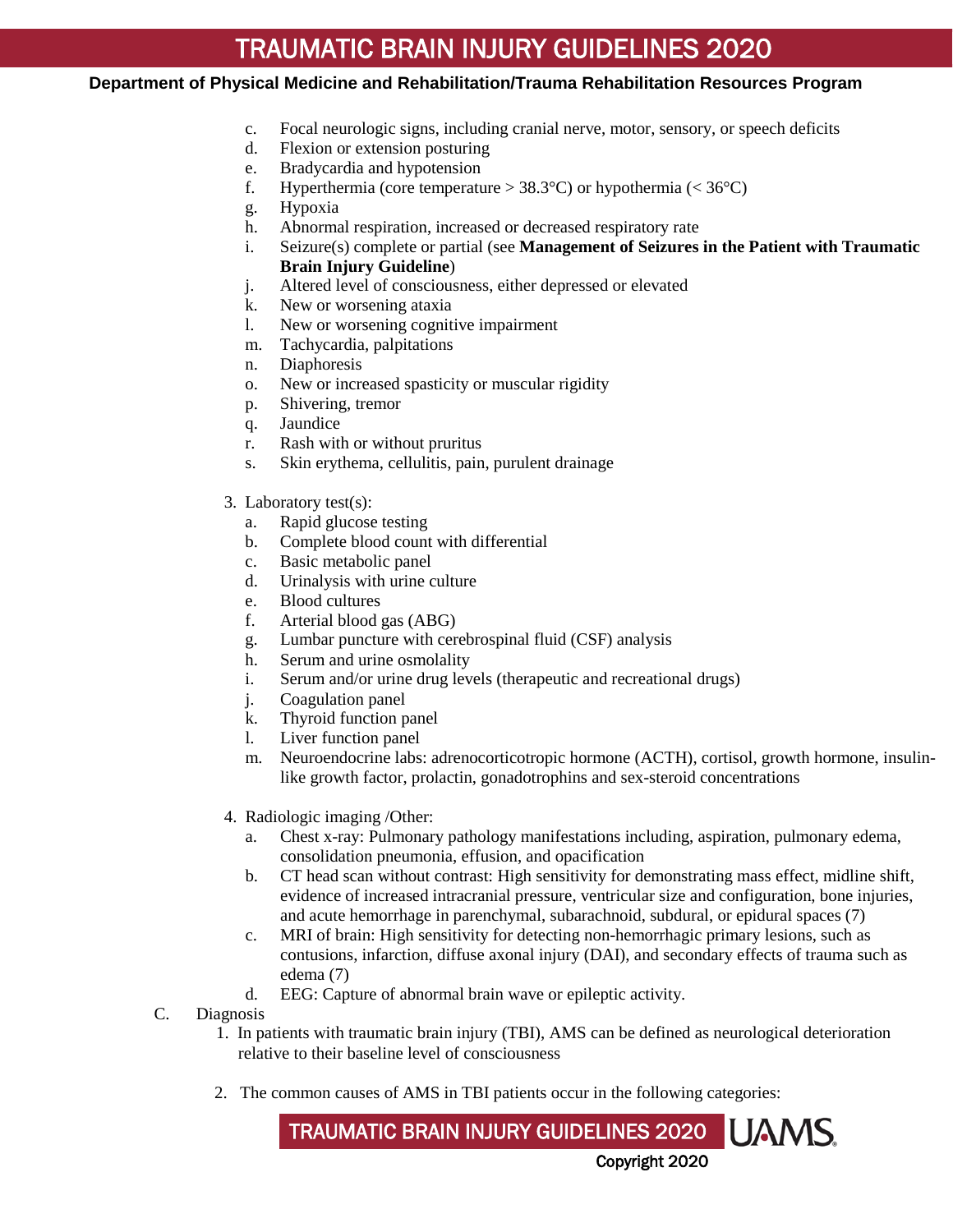#### a. **Intracranial complications**

- 1. Recurrent or worsening intracranial bleeding (ICB)
	- **a.** It is estimated that 38-68% cases of traumatic hemorrhage will worsen/progress (3).
	- **b.** A retrospective analysis of 177 initially non-operative traumatic acute subdural hematomas (SDH) found 76.8% patients had spontaneous resolution, while 23.2% required delayed surgery. Time-frame for operation was 6.8% 4 hours - 7 days, 13.6% between 7 - 28 days, and 2.8% > one month after injury (30).
	- **c.** CT parameters predictive for delayed surgery in patients with epidural hematoma (EDH) are hematoma volume > 30cm, MLS > 5 mm, and a clot thickness  $> 15$  mm (42).
	- d. In SDH and EDH, time from neurological deterioration to surgery (significantly correlated with outcome) is more important than time between injury and surgery (no correlation with outcome). Every hour delay in surgical evacuation is associated with a progressively worse outcome (42).
	- e. Of the hemorrhages, contusions are the most likely to progress (16-75% reported in literature). This typically in the first 24hours post injury but can be seen 3-4 days out (2).

### 2. Seizures (see **Management of Seizures in the Patient with Traumatic Brain Injury Guideline**)

- 3. Post Traumatic Hydrocephalus (PTH): The dilation of the ventricular system due to an imbalance between CSF production and absorption, resulting from either insufficient absorption, blockage, or overproduction of CSF and may present with elevated ICP or with normal pressure hydrocephalus (NPH) (48)
	- a. Incidence in TBI reported from 11.9-86%. In severe TBI specifically it is reported as 14.2%; 25% of which were diagnosed within 2 weeks, 50% within 3 weeks, and 75% within 8 weeks of rehabilitation (12, 17).
	- b. Clinical presentation is frequently atypical, and classic clinical symptoms of ICP or NPH (ataxia, urinary incontinence, and dementia) are frequently obscured.
	- c. CT findings of posttraumatic ventriculomegaly can be as high as 80%. Criteria to differentiate PTH from atrophic ventriculomegaly include periventricular translucency, distended anterior horns of the lateral ventricles, enlargement of the temporal horns, and third ventricle in the presence of normal or absent sulci. However, the diagnostic specificity of these findings may not be as reliable as previously thought (49).
	- d. No firm criteria for diagnosis exist. Establishing a diagnosis requires a combination of clinical deterioration or failure to improve and neuroimaging evidence of hydrocephalus.
- 4. Post Traumatic Infarct: (13)
	- a. Incidence of acute ischemic stroke is approximately2.5% in moderate to severe TBI.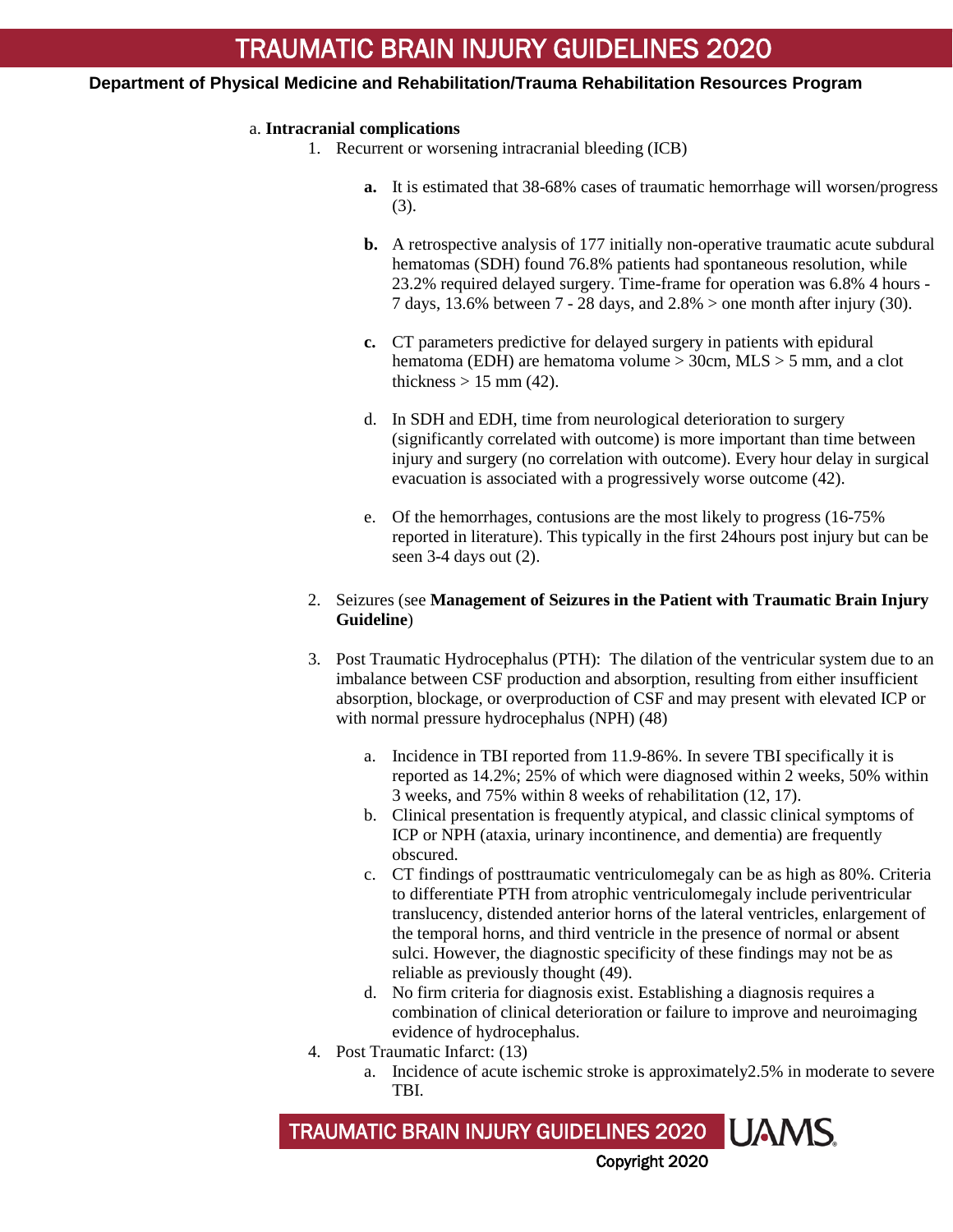b. Risk factors include high velocity trauma and cervical dissection

### **c. Pharmacological complications**

- 1. Benzodiazepines: Midazolam, lorazepam, diazepam
	- a. Significant respiratory depression, sedation after drug cessation, tolerance, delirium.
	- b. Abrupt withdrawal results in tremors, insomnia, and seizures.
- 2. Opioid narcotics: Morphine, fentanyl, etc.
	- a. Ventilatory depression, sedation, hallucinations, behavioral effects, hypotension, seizures, accumulation, tolerance, and withdrawal.
	- b. Prolonged infusions of opioids may hinder neurological assessment. When opioids are administered as a bolus, there is a risk of increasing the ICP, particularly when the mean arterial pressure (MAP) is allowed to fall (53).
- 3. Phenytoin:
	- a. Shown to produce significant impairment in cognitive functions acutely (1 month post-injury) in patients with severe TBI (55)
	- b. Phenytoin displays significant drug-drug interactions, has a robust side-effect profile and requires monitoring of serum drug level as toxicity is dosedependent and frequently affects the nervous system.
- 4. Tricyclic antidepressants (TCA): Amitriptyline and Desipramine
	- a. TCAs may be less effective in patients with TBI than in non-brain injured populations (55).
	- b. Anticholinergic effects and toxicity result from peripheral blockade, and if the agent crosses the blood-brain barrier, central blockade of muscarinic acetylcholine receptors occurs. Severe cases termed *anticholinergic syndrome* may progress to coma, seizures, and respiratory depression (58).
- 5. Serotonin Reuptake Inhibitors (SRI): Sertraline, Fluoxetine, Paroxetine, Buspirone
	- a. Serotonin toxicity occurs when there is excessive serotonergic activity in the central and peripheral nervous systems that cause the classical clinical triad of AMS, autonomic instability, and neuromuscular hyperactivity. The intensity of clinical findings reflects the degree of serotonin toxicity, termed *serotonin syndrome* when severe (57).
	- b. Incidence of 18% in the exposed population.
	- c. Symptoms may develop rapidly within minutes of ingestion of increased dose, addition of synergistic medication, or addition of medication that alters the hepatic metabolism of SRIs.
	- d. Sertraline may lead to a decline in both motor function and cognition and an increase in the number of post-concussion symptoms reported by patients, including headache, irritability, severe akathisia, and insomnia (25).
	- e. Fluoxetine's adverse effects include dysarthria and speech blocking.
	- f. Buspirone's reported side effects include headache, lightheadedness, dysphoria, akathisia, agitation, irritability, angry outbursts (55), serotonin toxicity (57).
- 6. Lithium: adverse effects may be dose dependent (present with serum lithium levels at 1.0 meq/L , resolve when reduced to 0.5 meq/L) and can include increased cognitive impairment, irritability, agitation, neurotoxicity, increased EEG spiking (55), and serotonin toxicity (57).
- 7. Typical antipsychotics: Haloperidol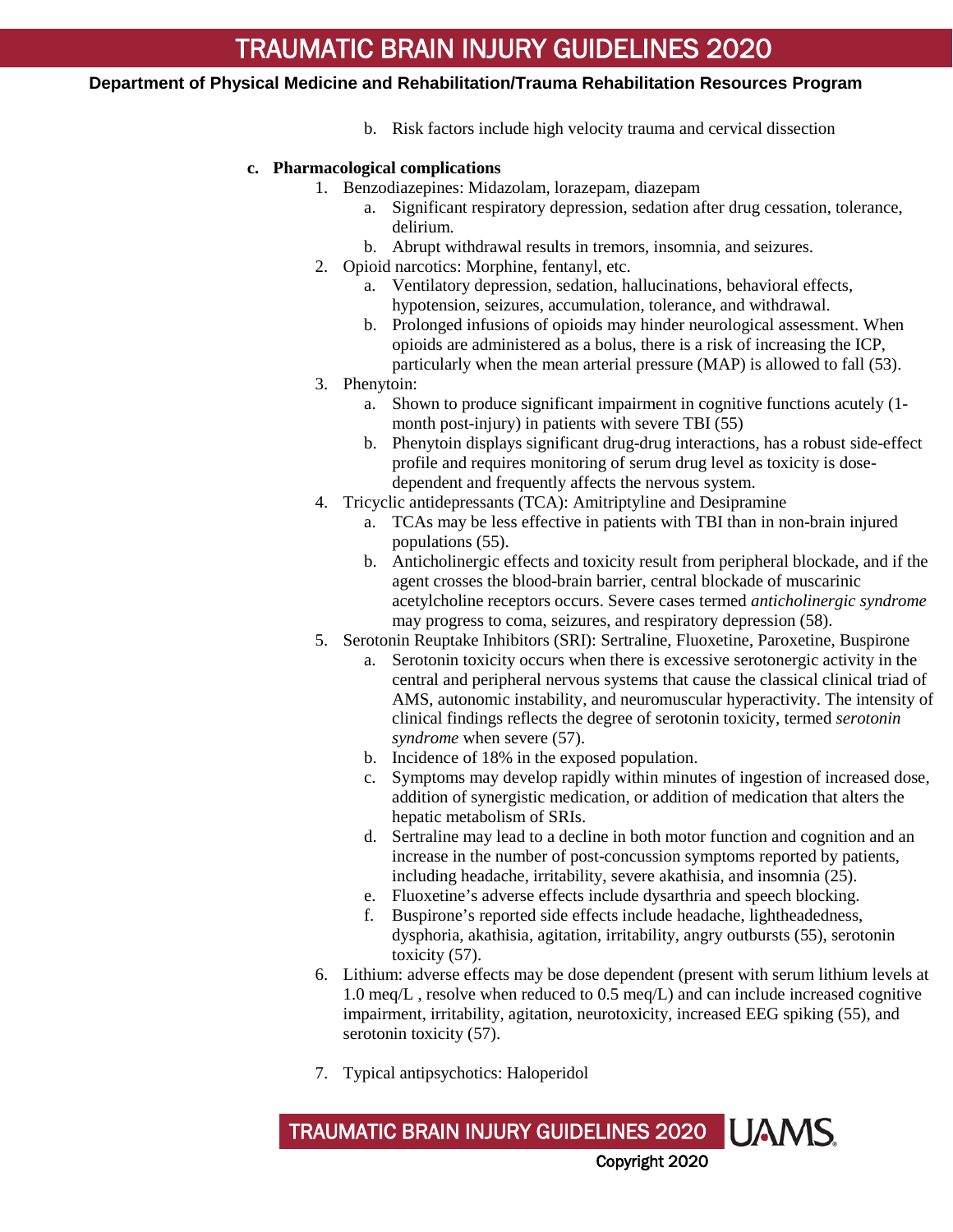- a. Haloperidol use in TBI patients may have negative effects on cognitive and functional performance, duration of posttraumatic amnesia, time to cognitive functioning, and behavioral deficits (54).
- b. Risk of development of neuroleptic malignant syndrome (NMS), a lifethreatening complication of unclear pathophysiology characterized by muscle rigidity, fever, autonomic instability, and fluctuating levels of consciousness (58)
	- 1.Rare complication with wide range of reported incidence rates of 0.2% to 12.2%.
	- 2.High fatality rate estimated at 15 18.8%.
	- 3.May progress to seizures and rhabdomyolysis, resulting in acute renal failure and multiple systemic complications, such as pneumonia, sepsis, pulmonary embolism, pulmonary edema, and cardiac arrest.
- 8. Atypical antipsychotics: (54) risperidone, clozapine, olanzapine, quetiapine
	- b. Clozapine is associated with high adverse effect profile, including significant sedation, drooling, and seizures
	- c. Also implicated in the development of NMS.
- **d. Infectious complications**: Research suggests that catecholamines released as a result of brain injury-induced sympathetic activation to protect the brain from further inflammatory damage also modulate cells of the immune system and induce systemic immunosuppression, increasing susceptibility to infection (24).
	- 1. The most common infectious source in TBI is urinary tract infection (UTI) with incidence of 20%, followed by pneumonia 11%, septic shock 2%, and intracranial infections 1% (14).
	- 2. It is estimated that 23-60% of TBI patients will develop a ventilator associated pneumonia (24, 59).
	- 3. TBI intracranial infection incidence is 12% in non-penetrating brain injury (54).

## **e. Metabolic or Endocrine related complications**

- 1. **Neuroendocrine / Post-Traumatic Hypopituitarism (PTHP)**
	- a. Prevalence of hypopituitarism with severe, moderate, and mild TBI (as defined by post resuscitation GCS) has been reported as 35.3%, 10.9% , and 16.8% respectively (36).
	- b. Prevalence of hypopituitarism in the chronic phase after TBI is 27.5% (36).
	- c. Risk factors for PTHP include raised intra-cranial pressure, long admission to the intensive care unit (ICU), diffuse axonal injury on brain imaging, and base of skull fracture (37).
	- d. The diagnosis of hypopituitarism is often missed or delayed due to subtle presentation of signs and symptoms that have considerable cross-over with the sequelae of TBI i.e. fatigue, memory impairment, emotional lability, behavioral disturbance, cognitive impairment, poor motivation, and lethargy (34, 37).
- 2. **Adrenal Insufficiency (AI):** Damage to the anterior pituitary gland results in ACTH deficiency, causing secondary adrenal failure

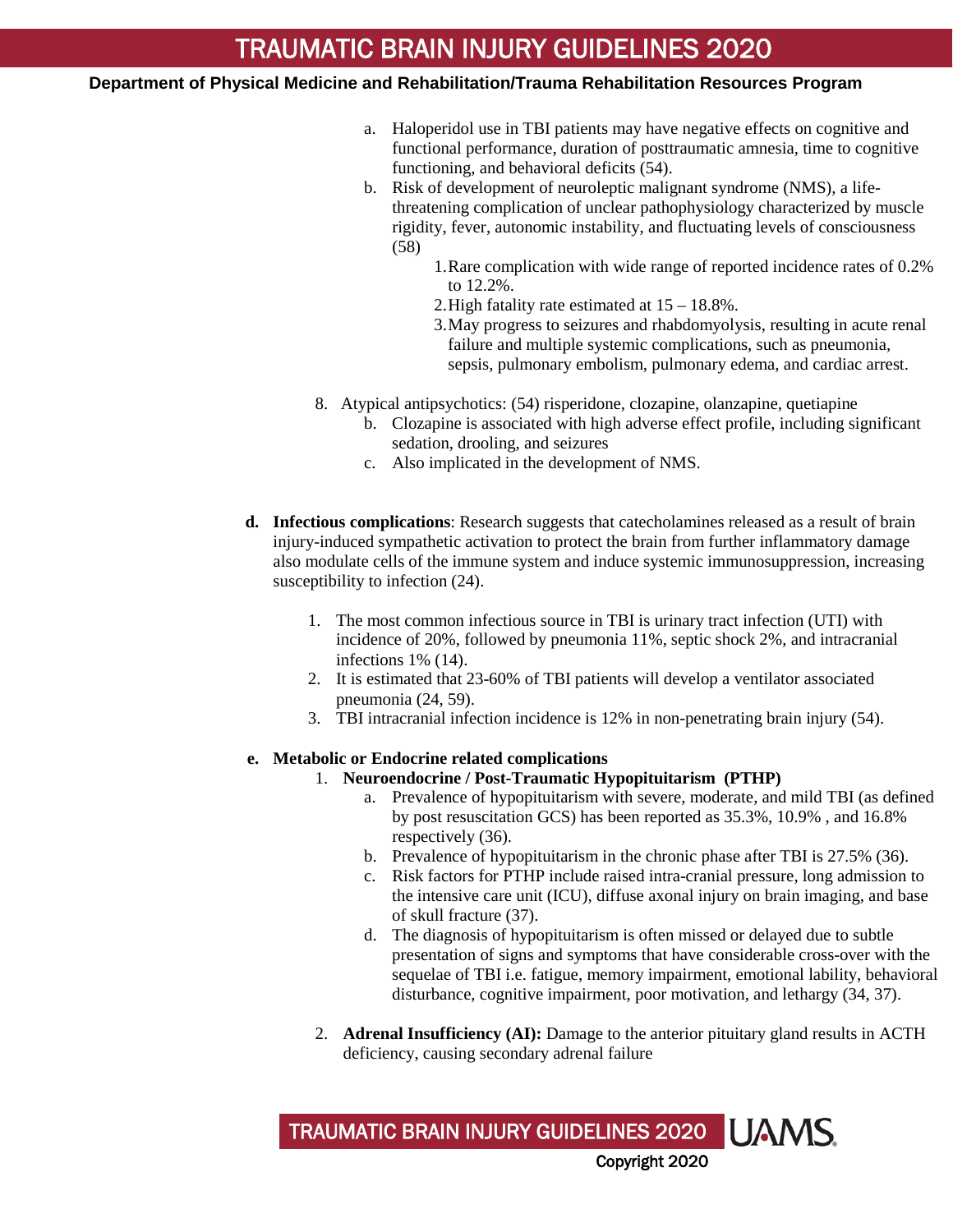- a. Consequences of acute glucocorticoid deficiency after TBI are potentially fatal, resulting in life-threatening hyponatremia and hypotension requiring vasopressor support (38).
- b. Incidence of ACTH deficiency within the first 2 weeks after TBI is between 4% and 78% (38).
- 3. **Central Diabetes Insipidus (CDI):** decreased secretion of anti-diuretic hormone (ADH) from the posterior pituitary
	- a. Diabetes insipidus is well recognized in the acute phase after TBI and is associated with more severe head injury, cerebral edema, and higher mortality (37).
	- b. Incidence in moderate to severe TBI is up to 21.6% after acute injury (36).
	- c. 78.4% of acute phase CDI is transient has a median onset of 6 days (range 1–9 days) and median duration of 4 days (37).
	- d. The hallmark of diabetes insipidus is urine volume  $> 3$  L/day ( $>40-50$  ml/kg every 24 h), and urine osmolality less than 300 mOsm/kg (22).

## 4. **Syndrome of Inappropriate Antidiuretic Hormone (SIADH) and Cerebral Salt Wasting (CSW)**

- **a.** SIADH and CSW are the two most common causes of hyponatremia in neurosurgery patients (21).
- **b.** Hyponatremia and inappropriate correction of hyponatremia is associated with a high rate of morbidity and mortality, including severe cerebral edema, mental status changes, seizures, vasospasm, osmotic demyelinating syndrome, and death (21).
- **c.** Median onset is 3days (1-9 days). It is almost always transient and is unrelated to the severity of the head injury (38, 39).
- **d.** Obtaining levels of hormones, such as ADH and natriuretic peptides, is not supported by the literature (21).
- 5. **Growth hormone (GH), thyroid, and gonadal axis (37)**
	- **a.** No evidence that replacement of growth hormone, sex steroids, or thyroid hormone in the acute period is of benefit.
	- **b.** All survivors of moderate to severe TBI should undergo screening assessment between 3 and 6 months post injury of the adrenal, thyroid and gonadal axes using the short synacthen test, baseline thyroid function tests, and gonadotrophins and sex-steroid concentrations respectively.
	- **c.** Assessment of GH reserve at 1 year post injury using the insulin tolerance test or the glucagon stimulation test.

## **II. Management and Treatment Recommendations**

#### **1. Intracranial Complications:**

- a. Prompt recognition of neurological deterioration and appropriate clinical assessment is essential.
- b. CT head scan without contrast remains the imaging modality of choice in acute neurologic deterioration (41, 46).
- c. MRI is recommended for patients with acute traumatic brain injury when the neurological findings are unexplained by computed tomography and is the modality of choice for the evaluation of subacute or chronic TBI (46).

TRAUMATIC BRAIN INJURY GUIDELINES 2020

Copyright 2020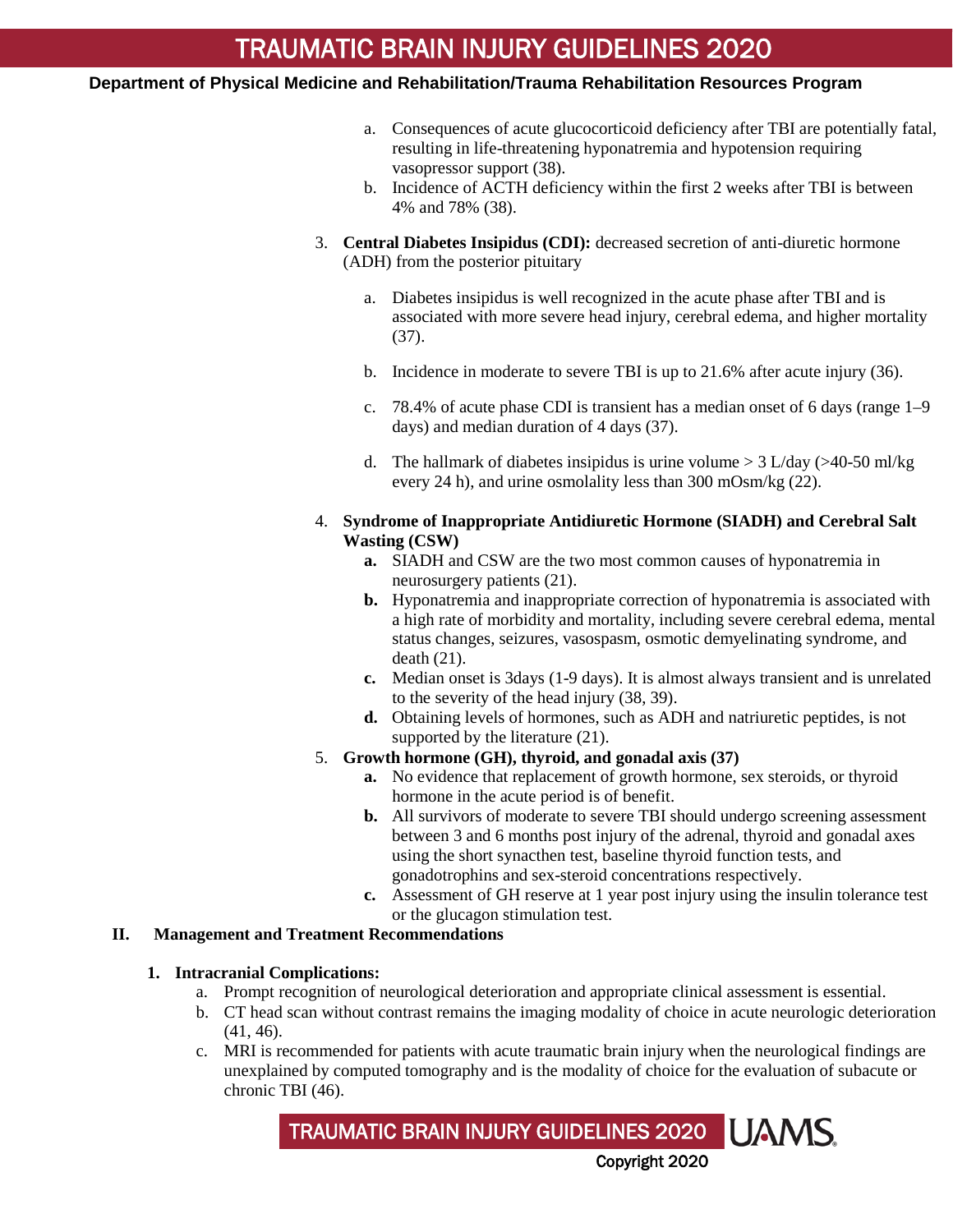#### **Department of Physical Medicine and Rehabilitation/Trauma Rehabilitation Resources Program**

- d. Other causes of AMS in TBI should be excluded without the delay of urgent neurosurgical evaluation 1. Initial management of acute neurologic deterioration (49)
	- a. Maintain hemodynamic stability with goal of systolic BP > 90-mmHg using isotonic fluid resuscitation.
	- b. Continuous pulse oximetry monitoring to maintain O2 saturation  $> 90\%$  or PaO2  $> 60$ mm Hg on ABG using supplemental oxygen
		- 1. Hypoxemia not corrected with supplemental O2, GCS < 9 or inability to maintain the airway warrants bag mask ventilation or rapid sequence endotracheal intubation
			- a.Hypotension and hypoxemia are statistically independent predictors of outcome.
	- c. Brief periods of hyperventilation therapy of 20 breaths per minute (PaCO<sub>2</sub>  $<$  35 mmHg) should be used as a temporizing measure when clinical signs of cerebral herniation are evident by progressive neurologic deterioration, and discontinued when the clinical signs resolve.
	- d. Immediate transport for CT scanning and neurosurgical evaluation.
	- e. Patients with signs of progressive neurological deterioration referable to the intracranial lesion, medically refractory intracranial hypertension, or signs of mass effect on CT scan should be evaluated by a Neurosurgeon.
	- f. PTH: Symptomatic hydrocephalus is indication for diversion of CSF via surgical placement of a ventriculoperitoneal shunt (17, 47).

### 2. **Pharmacological complications**

- a. Management and treatment include discontinuation of the offending medication and supportive treatment of symptoms.
- b. Benzodiazepines are not recommended as sleep aids in patients with TBI
- c. Serotonin toxicity (57,58)
	- 1. First-line management involves withdrawal of the offending serotonergic drugs and supportive care with external cooling and hydration.
		- a. With sufficient treatment, mild toxicity symptoms should resolve within 24 to 72 hours
		- b. Antipyretics are ineffective as hyperthermia is secondary to muscle rigidity rather than hypothalamic temperature set point
	- 2. Hospitalization is required in moderate to severe cases involving hypertonicity, hyperthermia, autonomic instability, or progressive cognitive changes.
	- 3. Benzodiazepines may be used for control of muscle rigidity, agitation and tremor.
	- 4. Severe hyperthermia and muscle rigidity warrant neuromuscular paralysis, sedation, and possible intubation to prevent or halt progression to rhabdomyolysis.
	- 5. Use of the serotonin 2A antagonist Cyproheptadine as an antidote is recommended with initial dose of 12 mg orally, followed by 2 mg every two hours until symptoms cease, and followed by maintenance dosage of 8 mg every six, hours not to exceed 0.5 mg/kg/day.
	- 6. An alternative, less sedating antidote is chlorpromazine hydrochloride, which is given intramuscularly at doses of 50–100 mg and repeated as necessary every 6 hours (68).
	- 7. Use of propranolol, bromocriptine, and dantrolene are not recommended as they may result in hypotensive shock, exacerbation of symptoms, or have no effect on survival respectively (58).
- d. Antipsychotics/Atypical Antipsychotics/NMS: (58)
	- 1. Immediate discontinuation of dopamine-blocking agents.
	- 2. Immediate initiation of supportive measures to include volume resuscitation and external cooling.

Copyright 2020

TRAUMATIC BRAIN INJURY GUIDELINES 2020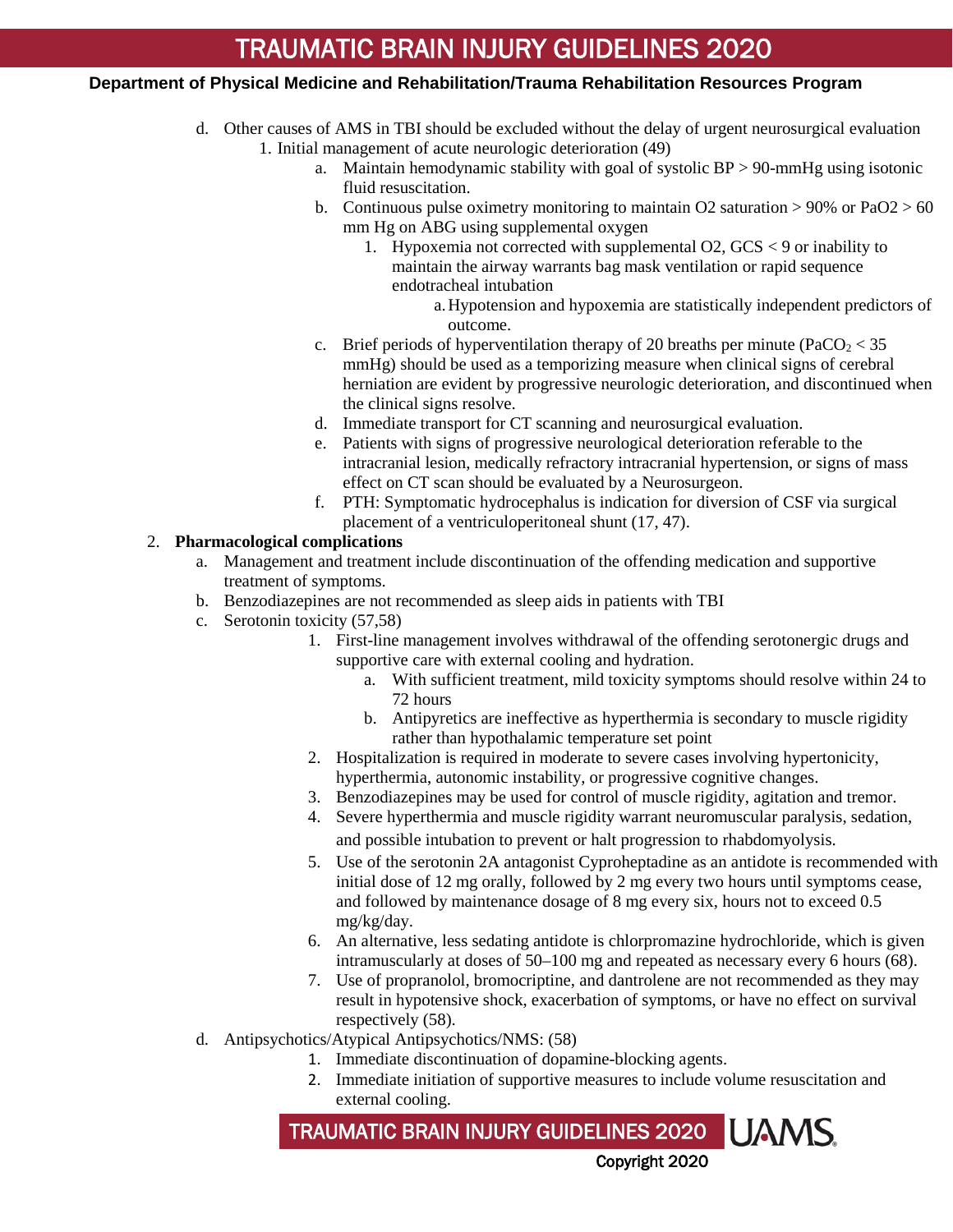## **Department of Physical Medicine and Rehabilitation/Trauma Rehabilitation Resources Program**

- 3. Benzodiazepines such as lorazepam and midazolam should be administered at doses starting at 1–2 mg intramuscularly or intravenously every four to six hours.
- 4. Centrally acting dopamine agonists, such as bromocriptine, levodopa, and amantadine, have been utilized successfully and are recommended in cases that fail to improve with supportive care; however, data on validity is limited.
- 5. In severe cases, dantrolene sodium can be used as monotherapy or in conjunction with dopamine agonists to relax skeletal muscle without causing total paralysis. It is given initially as a bolus 1.0–2.5 mg/kg and continued until signs of hypermetabolism subside or until a cumulative dose of 10 mg/kg is administered.
- 6. Dantrolene is continued at a dosage of 1 mg/kg every 4–6 hours for at least 24 hours to prevent the recurrence of symptoms.
- 7. When feasible, dantrolene is changed to oral route at a dosage of 4–8 mg/kg/day divided into four doses and continued for 1–3 days to prevent the recurrence of symptoms.
- 8. Common adverse effects of intravenous or intramuscular dantrolene administration are muscle weakness, phlebitis, and most seriously hepatic toxicity.
- 9. Symptoms typically resolve within 6–10 days after treatment is initiated.

#### 3. **Infectious complications:**

**a.** Diagnosis is made in light of presenting clinical features, positive culture of the infecting organism where contamination is excluded, and /or radiological evidence of infection.

### **b. Antimicrobial Therapy**

- 1. Initial empiric anti-infective therapy is indicated in patients with sepsis to include one or more drugs that have activity against all likely pathogens (bacterial and/or fungal or viral) and that penetrate in adequate concentrations into tissues presumed to be the source of infection.
- 2. Antimicrobial regimen should be reassessed daily for potential de-escalation to the most appropriate single therapy as soon as the susceptibility profile is known.
- 3. Empiric combination therapy should not be administered for more than 3–5 days.
- 4. Use of low procalcitonin levels or similar biomarkers can assist the clinician in the discontinuation of empiric antibiotics in patients who initially appeared septic, but who have no subsequent evidence of infection.
- 5. Combination empirical therapy is used for neutropenic patients with severe sepsis and patients with multidrug resistant bacterial pathogens.
- 6. Duration of therapy is typically 7–10 days; longer courses may be appropriate in patients who have a slow clinical response, undrainable foci of infection, bacteremia with S. aureus; or some fungal and viral infections or immunologic deficiencies, including neutropenia.
- 7. Antiviral therapy should be initiated as early as possible in patients with severe sepsis or septic shock of viral origin.
- 8. Antimicrobial agents should not be used in patients with severe inflammatory states determined to be of noninfectious cause.

#### **c. Source Control**

- 1. A specific anatomical diagnosis of infection requiring consideration for emergent source control must be sought and diagnosed or excluded as rapidly as possible, and intervention must be undertaken for source control within the first 12 hr. after the diagnosis is made.
- 2. When source control in a severely septic patient is required, the effective intervention associated with the least physiologic insult should be used (e.g., percutaneous rather than surgical drainage of an abscess).
- 3. If intravascular access devices are a possible source of sepsis, they should be removed promptly after other vascular access has been established.

## **d. Infection Prevention**

## TRAUMATIC BRAIN INJURY GUIDELINES 2020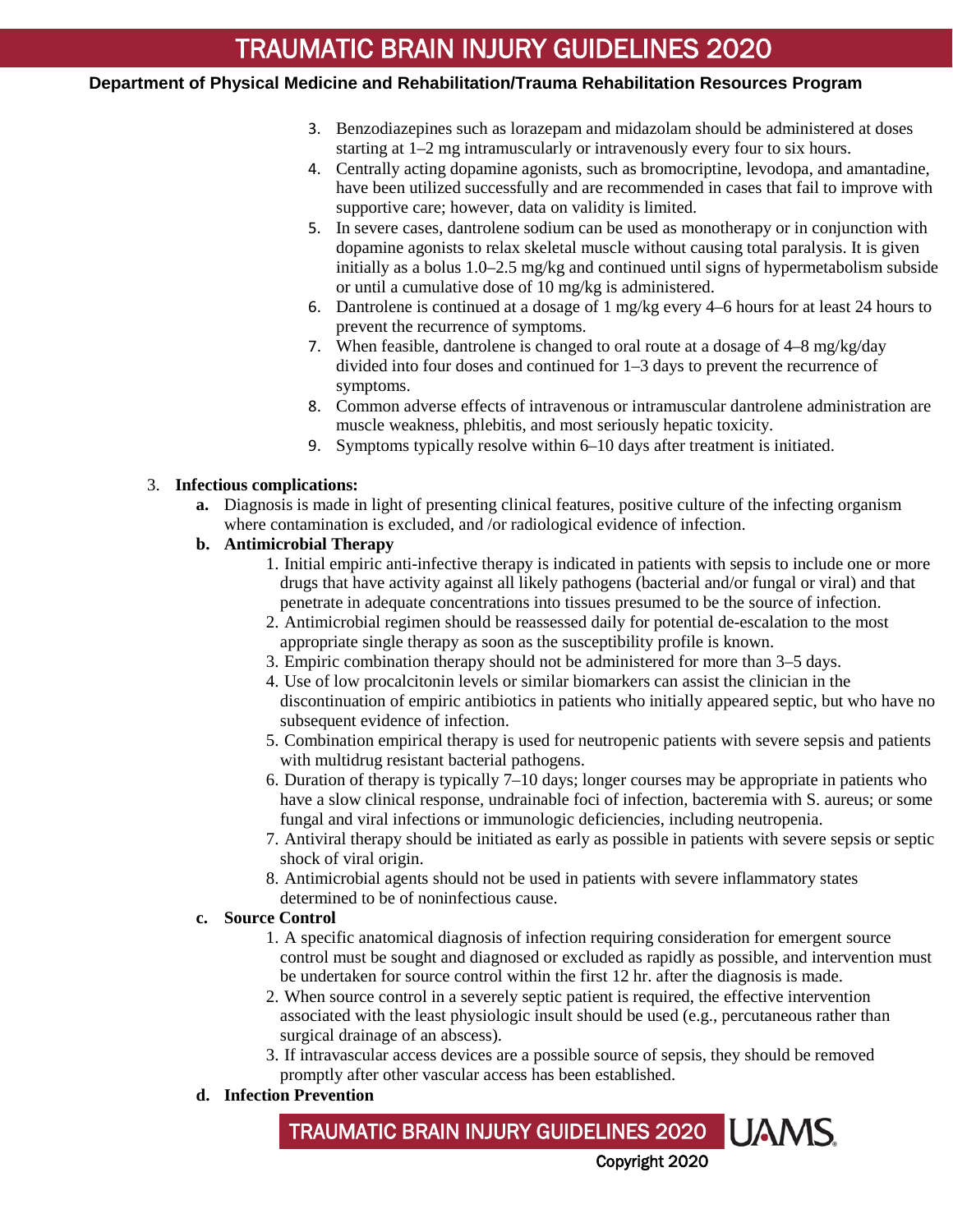## **Department of Physical Medicine and Rehabilitation/Trauma Rehabilitation Resources Program**

- 1. Oral chlorhexidine gluconate can be used as a form of oropharyngeal decontamination to reduce the risk of ventilator-associated pneumonia in ICU patients with severe sepsis.
- 2. Peri-procedural antibiotics for intubation should be administered to reduce the incidence of pneumonia (41).
- 3. In acute TBI, early tracheostomy should be performed to reduce mechanical ventilation days (41).
- 4. Ventriculostomies and other ICP monitors should be placed under sterile conditions to closed drainage systems, minimizing manipulation and flushing. Routine ventricular catheter exchange or prophylactic antibiotic use for ventricular catheter placement is not recommended to reduce CSF infections (41).
- 5. There is no support for the use of antibiotics for systemic prophylaxis longer than 48 hours in intubated TBI patients given the risk of selecting for resistant organisms (41).

### 4. **Endocrine and metabolic complications**

## a. **Adrenal insufficiency (AI)**

- 1. Closely monitor signs and symptoms of hypocortisolism, including hyponatremia, hypotension resistant to inotropes, hypoglycemia, or unexpected slow recovery (36).
- 2. During the acute phase (Days 1-7) of moderate to severe brain injury, it warrants daily monitoring of morning serum cortisol levels. Measurement of less than 7.2  $\mu$ g/dL (200 nmol/L) are suggestive of adrenal insufficiency and stress dose glucocorticoid replacement should be instituted. Values between 7.2 and 18  $\mu$ g/dL (200-500 nmol/L) in the presence of AI features may still be inappropriately low, and a trial of glucocortioid therapy should be considered (36).
- 3. During the chronic phase  $(>= 2$  weeks): The insulin tolerance test is considered the criterion standard for assessing the growth hormone and the adrenal axes. It is contraindicated in acute TBI and in patients with severe cardiovascular disease and uncontrolled epileptic seizures. In such cases, the use of the glucagon test confirmed with the short synacthen test is utilized (36).
- 4. Persistent/chronic hypocortisolemia warrants hormone replacement treatment with standard oral maintenance dose (36,38).

#### b. **Central diabetes insipidus**

- 1. Acute phase CDI: hypotonic polyuria associated with presence of hypernatremia and /or elevated plasma osmolality warrants trial of injection subcutaneously or intravenously of 1 µg of 1-deamino-8-D-arginine vasopressin (DDAVP). A greater than 50% increase in urine osmolality measurement in 1-2hours confirms the diagnosis (22).
- 2. Chronic phase CDI is formally evaluated using a standard 8-hour water deprivation test, followed by desmopressin challenge (38).
- 3. Acute phase CDI warrants immediate hormone replacement therapy with desmopressin (subcutaneously or intramuscularly) and hypotonic fluids guided by the urine output and the plasma sodium (37).
- 4. Chronic phase CDI is maintained with oral desmopressin (38).

#### c. **SIADH/CSW**

- 1. Acute symptomatic hyponatremia (<48 hours): Correction with hypertonic saline (3 %) to raise plasma sodium by 1–2 mmol/h to a total of 4–6 mmol to alleviate signs and symptoms, followed by chronic correction guidelines (40).
- 2. Chronic (> 48 hours) hyponatremia: Correction should be no faster than 0.5 mmol/h to avoid the risk of osmotic demyelination syndrome (40).

### **III. Prevention and Education**

A. Education of the caregiver and patient on common complications after traumatic brain injury is essential in early detection of intracranial, pharmacological, infectious, metabolic , and endocrine -related complications that may result in altered mental status.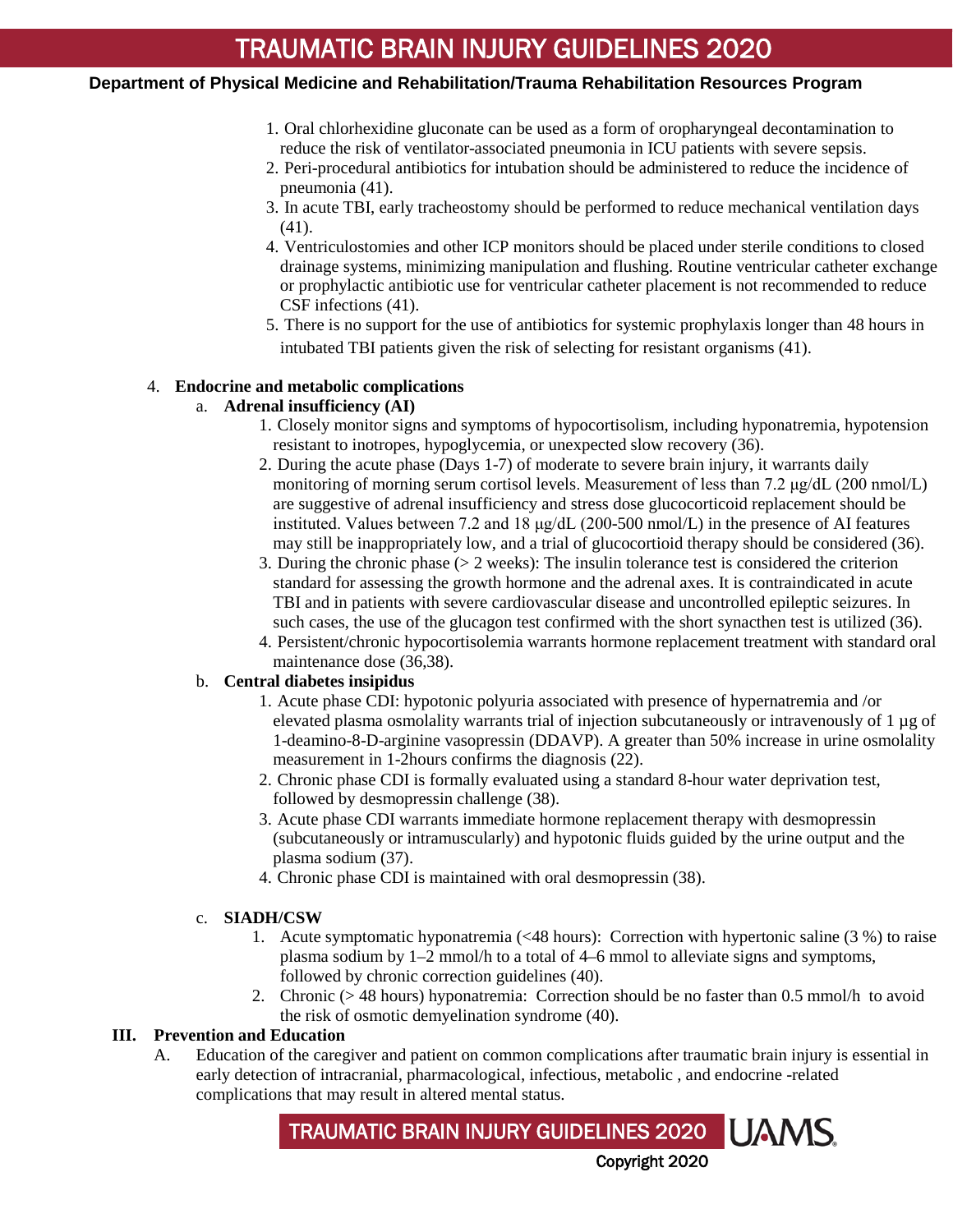## **Department of Physical Medicine and Rehabilitation/Trauma Rehabilitation Resources Program**

- B. Use the smallest effective dose of medications for management of pain, spasticity, mood/behavioral issues, and seizures.
- C. Routine follow up with a medical team familiar with metabolic and endocrine issues that may occur after TBI is important for monitoring and early detection of complications.

*This guideline was developed to improve health care access in Arkansas and to aid health care providers in making decisions about appropriate patient care. The needs of the individual patient, resources available, and limitations unique to the institution or type of practice may warrant variations.*

### **Guideline Developers**

Developed by Dr. Rani Lindberg, M.D. in collaboration with the TRIUMPH Team led by Medical Directors Dr. Thomas S. Kiser, M.D. and Dr. Rani Haley Lindberg, M.D.

### **References:**

- 1. [Husson EC](http://www.ncbi.nlm.nih.gov/pubmed?term=Husson%20EC%5BAuthor%5D&cauthor=true&cauthor_uid=20544152) et.al. Prognosis of six-month functioning after moderate to severe traumatic brain injury: a systematic review of prospective cohort studies*. [J Rehabil Med.](http://www.ncbi.nlm.nih.gov/pubmed/20544152)* 2010 May;42(5):425-36. doi: 10.2340/16501977-0566
- 2. Adatia, Krishma et al. "Contusion Progression Following Traumatic Brain Injury: A Review of Clinical and Radiological Predictors, and Influence on Outcome." *Neurocritical care*, 1–13. 27 May. 2020, doi:10.1007/s12028-020-00994-4
- 3. Cepeda, S., Castaño-León, A., Munarriz, P. M., Paredes, I., Panero, I., Eiriz, C., Gómez, P. A., & Lagares, A. (2019). Effect of decompressive craniectomy in the postoperative expansion of traumatic intracerebral hemorrhage: a propensity score–based analysis, Journal of Neurosurgery JNS, 132(5), 1623-1635.
- 4. [Joseph B.](http://www.ncbi.nlm.nih.gov/pubmed/?term=Joseph%20B%5BAuthor%5D&cauthor=true&cauthor_uid=25423541) Prospective validation of the brain injury guidelines: Managing traumatic brain injury without neurosurgical consultation*. [J Trauma Acute Care Surg.](http://www.ncbi.nlm.nih.gov/pubmed/25423541)* 2014 Dec;77(6):984-8. doi: 10.1097/TA.0000000000000428.
- 5. [Nakase-Richardson R](http://www.ncbi.nlm.nih.gov/pubmed?term=Nakase-Richardson%20R%5BAuthor%5D&cauthor=true&cauthor_uid=23770278)*. [Arch Phys Med Rehabil.](http://www.ncbi.nlm.nih.gov/pubmed/23770278)* 2013 Oct;94(10):1884-90. doi: 10.1016/j.apmr.2012.11.054. Epub 2013 Jun 14. Do rehospitalization rates differ among injury severity levels in the NIDRR Traumatic Brain Injury Model Systems program?
- 6. [Smith JS.](http://www.ncbi.nlm.nih.gov/pubmed/?term=Smith%20JS%5BAuthor%5D&cauthor=true&cauthor_uid=17622872) The role of early follow-up computed tomography imaging in the management of traumatic brain injury patients with intracranial hemorrhage*. [J Trauma.](http://www.ncbi.nlm.nih.gov/pubmed/17622872)* 2007 Jul;63(1):75-82.
- 7. Davis, Patricia C. et.al. American College of Radiology ACR Appropriateness Criteria: Head Trauma. https://acsearch.acr.org/docs/69481/Narrative/.Review 2012. Accessed 12/22/2014
- 8. [Randall L Braddom;](http://www.worldcat.org/search?q=au%3ABraddom%2C+Randall+L.&qt=hot_author) [Leighton Chan;](http://www.worldcat.org/search?q=au%3AChan%2C+Leighton.&qt=hot_author) [Mark A Harrast;](http://www.worldcat.org/search?q=au%3AHarrast%2C+Mark+A.&qt=hot_author) et al. Physical medicine and rehabilitation 4<sup>th</sup> edition. Philadelphia, PA : Saunders/Elsevier, 2011.
- 9. Geijerstam JL, Britton M. Mild head injury: reliability of early head computed tomographic findings in triage for admission. *Emerg Med J.* 2005;22:103-7.
- 10. [Ley EJ](http://www.ncbi.nlm.nih.gov/pubmed?term=Ley%20EJ%5BAuthor%5D&cauthor=true&cauthor_uid=21610428)*. [J Trauma.](http://www.ncbi.nlm.nih.gov/pubmed/21610428)* 2011 May;70(5):1141-4. doi: 10.1097/TA.0b013e3182146d66.Diabetic patients with traumatic brain injury: insulin deficiency is associated with increased mortality.
- 11. Lv LQ*. [J Trauma.](http://www.ncbi.nlm.nih.gov/pubmed/21427610)* 2011 Sep;71(3):538-42. doi: 10.1097/TA.0b013e31820ebee1. Risk factors related to dysautonomia after severe traumatic brain injury[.](http://www.ncbi.nlm.nih.gov/pubmed?term=Lv%20LQ%5BAuthor%5D&cauthor=true&cauthor_uid=21427610)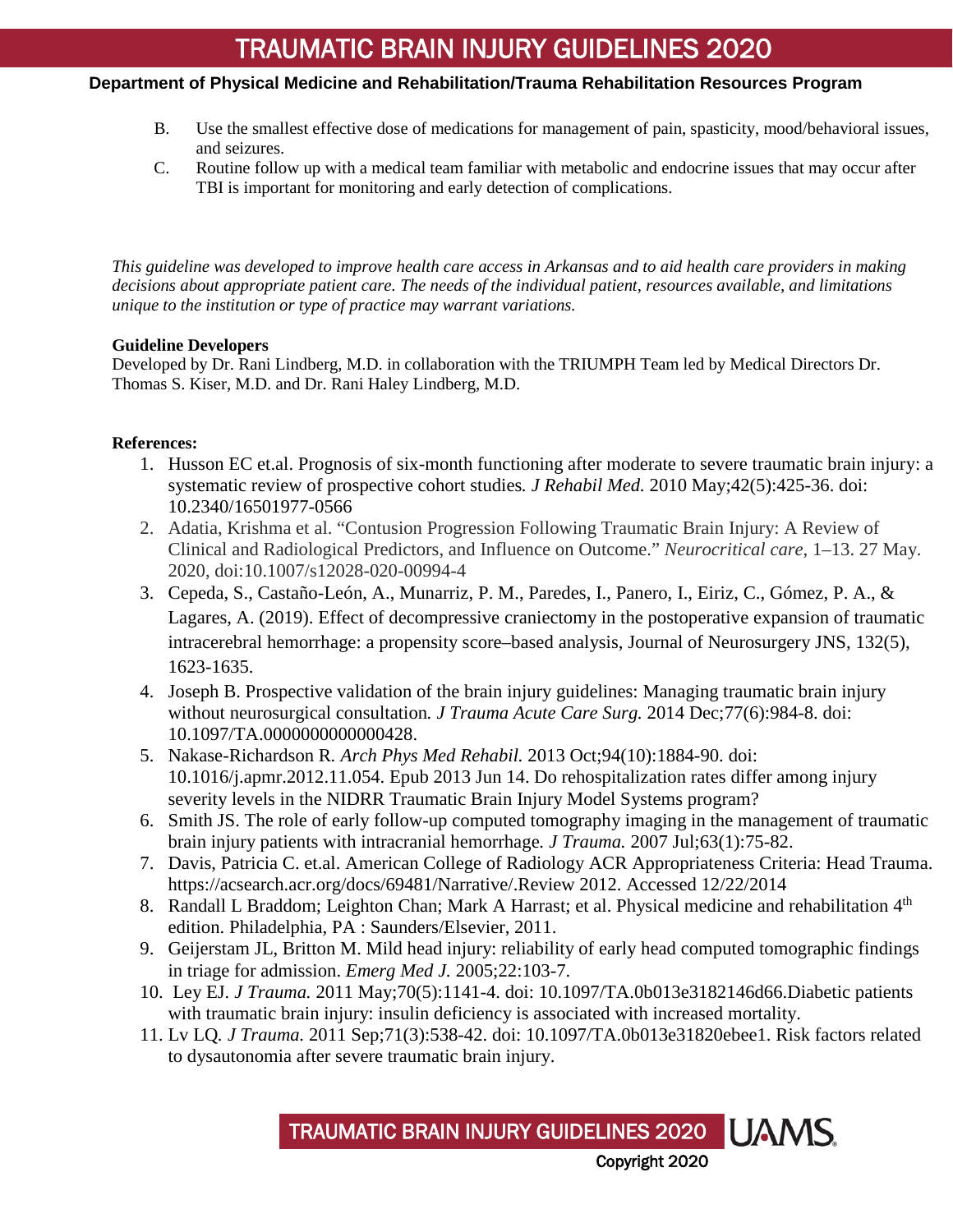## **Department of Physical Medicine and Rehabilitation/Trauma Rehabilitation Resources Program**

- 12. Nasi, D., Gladi, M., Di Rienzo, A. *et al.* Risk factors for post-traumatic hydrocephalus following decompressive craniectomy. *Acta Neurochir* **160,** 1691–1698 (2018). https://doi.org/10.1007/s00701- 018-3639-0
- 13. Kowalski RG, Haarbauer-Krupa JK, Bell JM, et al. Acute Ischemic Stroke After Moderate to Severe Traumatic Brain Injury: Incidence and Impact on Outcome. *Stroke*. 2017;48(7):1802-1809. doi:10.1161/STROKEAHA.117.01732[7Liu B.](http://www.ncbi.nlm.nih.gov/pubmed?term=Liu%20B%5BAuthor%5D&cauthor=true&cauthor_uid=18647499) *[Neurol Res.](http://www.ncbi.nlm.nih.gov/pubmed/18647499)* 2008 Jul;30(6):594-7. doi: 10.1179/174313208X310296. Therapeutic effect analysis of acute traumatic brain injuries.
- 14. [Kennedy RE](http://www.ncbi.nlm.nih.gov/pubmed?term=Kennedy%20RE%5BAuthor%5D&cauthor=true&cauthor_uid=16717503)*. [J Head Trauma Rehabil.](http://www.ncbi.nlm.nih.gov/pubmed/16717503)* 2006 May-Jun;21(3):260-271. Complicated mild traumatic brain injury on the inpatient rehabilitation unit: a multicenter analysis.
- 15. Yablon SA. Posttraumatic seizures. *Archives of Physical and Medical Rehabilitation* 1993;74:983- 1001.
- 16. [Harhangi BS.](http://www.ncbi.nlm.nih.gov/pubmed?term=Harhangi%20BS%5BAuthor%5D&cauthor=true&cauthor_uid=18166989)*[Acta Neurochir \(Wien\).](http://www.ncbi.nlm.nih.gov/pubmed/18166989)* 2008 Feb;150(2):165-75; discussion 175. doi: 10.1007/s00701- 007-1475-8. Epub 2008 Jan 2. Coagulation disorders after traumatic brain injury
- 17. [Kammersgaard LP](http://www.ncbi.nlm.nih.gov/pubmed?term=Kammersgaard%20LP%5BAuthor%5D&cauthor=true&cauthor_uid=23949078)*. [NeuroRehabilitation.](http://www.ncbi.nlm.nih.gov/pubmed/23949078)* 2013;33(3):473-80. doi: 10.3233/NRE-130980. Hydrocephalus following severe traumatic brain injury in adults. Incidence, timing, and clinical predictors during rehabilitation.
- 18. Salim A, Hadjizacharia P, Dubose J, et al. Persistent hyperglycemia in severe traumatic brain injury: an independent predictor of outcome. *Am Surg.* 2009;75:25–29.
- 19. [Zare MA.](http://www.ncbi.nlm.nih.gov/pubmed?term=Zare%20MA%5BAuthor%5D&cauthor=true&cauthor_uid=23005920) *[Int J Neurosci.](http://www.ncbi.nlm.nih.gov/pubmed/23005920)* 2013 Jan;123(1):65-9. doi: 10.3109/00207454.2012.728653. Epub 2012 Oct 11. Effects of brain contusion on mild traumatic brain-injured patients
- 20. Brain Injury Medicine: Principles and Practice. Edited by Nathan D. Zasler, Douglas I. Katz, and Ross D. Zafonte. 1275 pp., illustrated. New York, Demos, 2007.
- 21. Rahman M, Friedman WA. Hyponatremia in neurosurgical patients: clinical guidelines development. *Neurosurgery.* 2009;65:925–36.
- 22. [Samarasinghe S](http://www.ncbi.nlm.nih.gov/pubmed/?term=Samarasinghe%20S%5BAuthor%5D&cauthor=true&cauthor_uid=17004859)<sup>1</sup>, [Vokes T](http://www.ncbi.nlm.nih.gov/pubmed/?term=Vokes%20T%5BAuthor%5D&cauthor=true&cauthor_uid=17004859) .Diabetes insipidus. *Expert Rev Anticancer Ther*. 2006 Sep;6 Suppl 9:S63-74.
- 23. [Saadeh Y.](http://www.ncbi.nlm.nih.gov/pubmed?term=Saadeh%20Y%5BAuthor%5D&cauthor=true&cauthor_uid=22846950)*[J Trauma Acute Care Surg.](http://www.ncbi.nlm.nih.gov/pubmed/22846950)* 2012 Aug;73(2):426-30. doi: 10.1097/TA.0b013e31825a758b.Chemical venous thromboembolic prophylaxis is safe and effective for patients with traumatic brain injury when started 24 hours after the absence of hemorrhage progression on head CT.
- 24. [Brittney NV Scott,](http://www.ncbi.nlm.nih.gov/pubmed/?term=Scott%20BN%5Bauth%5D) [Derek J Roberts,](http://www.ncbi.nlm.nih.gov/pubmed/?term=Roberts%20DJ%5Bauth%5D) [Helen Lee Robertson,](http://www.ncbi.nlm.nih.gov/pubmed/?term=Robertson%20HL%5Bauth%5D) [Andreas H Kramer](http://www.ncbi.nlm.nih.gov/pubmed/?term=Kramer%20AH%5Bauth%5D) et.al.(2013) Incidence, prevalence, and occurrence rate of infection among adults hospitalized after traumatic brain injury: study protocol for a systematic review and meta-analysis Syst Rev. 2013; 2: 68. PMCID: PMC3765722.doi: [10.1186/2046-4053-2-68](http://dx.doi.org/10.1186%2F2046-4053-2-68)
- 25. Wheaton P et.al.*[J Clin Psychopharmacol](http://www.ncbi.nlm.nih.gov/pubmed/22020351)*. 2011 Dec;31(6):745-57. doi: 10.1097/JCP.0b013e318235f4ac.Impact of pharmacological treatments on cognitive and behavioral outcome in the postacute stages of adult traumatic brain injury: a meta-analysis.
- 26. Moore EM. . The incidence of acute kidney injury in patients with traumatic brain injury. [Ren Fail.](http://www.ncbi.nlm.nih.gov/pubmed/20863210) [2010;32\(9\):1060-5. doi: 10.3109/0886022X.2010.510234](http://www.ncbi.nlm.nih.gov/pubmed?term=Moore%20EM%5BAuthor%5D&cauthor=true&cauthor_uid=20863210)
- 27. [Heffernan DS.](http://www.ncbi.nlm.nih.gov/pubmed?term=Heffernan%20DS%5BAuthor%5D&cauthor=true&cauthor_uid=21045744) *[J Trauma.](http://www.ncbi.nlm.nih.gov/pubmed/21045744)* 2010 Dec;69(6):1602-9. doi: 10.1097/TA.0b013e3181f2d3e8. Sympathetic hyperactivity after traumatic brain injury and the role of beta-blocker therapy.
- 28. [Son S,](http://www.ncbi.nlm.nih.gov.libproxy.uams.edu/pubmed/?term=Son%20S%5BAuthor%5D&cauthor=true&cauthor_uid=24278650) [Yoo CJ,](http://www.ncbi.nlm.nih.gov.libproxy.uams.edu/pubmed/?term=Yoo%20CJ%5BAuthor%5D&cauthor=true&cauthor_uid=24278650) [Lee SG,](http://www.ncbi.nlm.nih.gov.libproxy.uams.edu/pubmed/?term=Lee%20SG%5BAuthor%5D&cauthor=true&cauthor_uid=24278650) [Kim EY,](http://www.ncbi.nlm.nih.gov.libproxy.uams.edu/pubmed/?term=Kim%20EY%5BAuthor%5D&cauthor=true&cauthor_uid=24278650) [Park CW,](http://www.ncbi.nlm.nih.gov.libproxy.uams.edu/pubmed/?term=Park%20CW%5BAuthor%5D&cauthor=true&cauthor_uid=24278650) [Kim WK.](http://www.ncbi.nlm.nih.gov.libproxy.uams.edu/pubmed/?term=Kim%20WK%5BAuthor%5D&cauthor=true&cauthor_uid=24278650) Natural course of initially non-operated cases of acute subdural hematoma: the risk factors of hematoma progression. *[J Korean Neurosurg Soc.](http://www.ncbi.nlm.nih.gov.libproxy.uams.edu/pubmed/24278650)* 2013 Sep;54(3):211-9. doi: 10.3340/jkns.2013.54.3.211. Epub 2013 Sep 30.
- 29. Cuny E, Richer E, Castel JP. Dysautonomia syndrome in the acute recovery phase after traumatic brain injury: relief with intrathecal Baclofen therapy. *Brain Inj*. 2001;15:917–925

TRAUMATIC BRAIN INJURY GUIDELINES 2020

Copyright 2020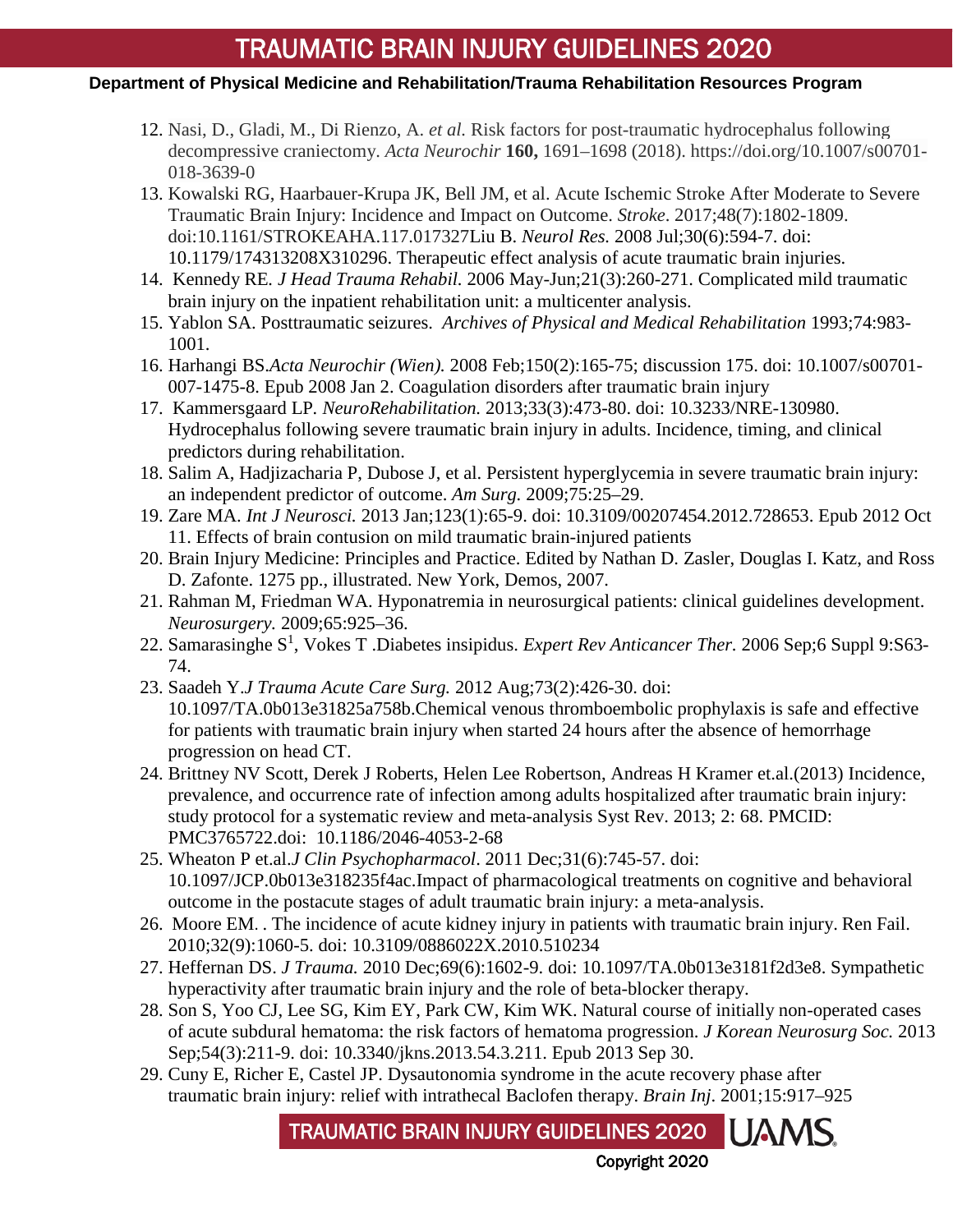## **Department of Physical Medicine and Rehabilitation/Trauma Rehabilitation Resources Program**

- 30. Cotton B, Snodgrass K, Fleming S, et al. Beta-blocker exposure is associated with imporved survival after severe traumatic brain injury*. J Trauma*. 2007;62:26–33.
- 31. XAVIER HOARAU et.al. Comparison of long-term outcomes of patients with severe traumatic or hypoxic brain injuries treated with intrathecal baclofen therapy for dysautonomia. *Brain Injury*, November 2012; 26(12): 1451–1463
- 32. [Schroeppel TJ.](http://www.ncbi.nlm.nih.gov/pubmed/?term=Schroeppel%20TJ%5BAuthor%5D&cauthor=true&cauthor_uid=24458058) *[J Trauma Acute Care Surg.](http://www.ncbi.nlm.nih.gov/pubmed/24458058)* 2014 Feb;76(2):504-9; discussion 509. doi: 10.1097/TA.0000000000000104.Traumatic brain injury and β-blockers: not all drugs are created equal.
- 33. Hilz MJ. [Frequency analysis unveils cardiac autonomic](http://www.ncbi.nlm.nih.gov/pubmed/21355816) dysfunction after mild traumatic brain injury. *J Neurotrauma*. 2011 Sep;28(9):1727-38. doi: 10.1089/neu.2010.1497. Epub 2011 Apr 21.
- 34. Bilotta F, Caramia R, Cernak I, et al. Intensive insulin therapy after severe traumatic brain injury: a randomized clinical trial. *Neurocrit care*. 2008;9:159–166
- 35. Coester A, Neumann CR, Schmidt MI. Intensive insulin therapy in severe traumatic brain injury: a randomized trial. *J Trauma* 2010;68:904–911.
- 36. Schneider HJ, Kreitschmann-Andermahr I, Ghigo E, Stalla GK, Agha A. Hypothalamopituitary dysfunction following traumatic brain injury and aneurysmal subarachnoid hemorrhage: a systematic review*. JAMA*. 2007;298:1429–38. doi: 10.1001/jama.298.12.1429.
- 37. Schultz BA, Bellamkonda E. Management of Medical Complications During the Rehabilitation of Moderate-Severe Traumatic Brain Injury. *Phys Med Rehabil Clin N Am*. 2017;28(2):259-270. doi:10.1016/j.pmr.2016.12.004
- 38. [Hannon MJ](http://www.ncbi.nlm.nih.gov/pubmed/?term=Hannon%20MJ%5BAuthor%5D&cauthor=true&cauthor_uid=23690314) Acute glucocorticoid deficiency and diabetes insipidus are common after acute traumatic brain injury and predict mortality. *[J Clin Endocrinol Metab.](http://www.ncbi.nlm.nih.gov/pubmed/23690314)* 2013 Aug;98(8):3229-37. doi: 10.1210/jc.2013-1555. Epub 2013 May 20.
- 39. [Agha, Amar.](javascript:__doLinkPostBack() Hypopituitarism following traumatic brain injury (TBI*). [British Journal of](javascript:__doLinkPostBack()  [Neurosurgery](javascript:__doLinkPostBack()*. Apr2007, Vol. 21 Issue 2, p210-216. DOI: 10.1080/02688690701253331
- 40. Kirkman M.A et. Al. [Hyponatremia and brain injury: historical and contemporary perspectives.](http://www.ncbi.nlm.nih.gov/pubmed/23212244) *Neurocrit Care.* 2013 Jun;18(3):406-16. doi: 10.1007/s12028-012-9805-y.
- 41. Brain Trauma Foundation. Guidelines for the Management of Severe Traumatic Brain Injury, 3rd Edition. *J Neurotrauma.*Volume 24,2007.DOI: 10.1089/neu.2007.9999
- 42. Brain Trauma Foundation. Guidelines for the Surgical Management of Traumatic Brain Injury. *Neurosurgery* 58:S2-1-S2-3, 2006.DOI: 10.1227/01.NEU.0000210361.83548.D0
- 43. [Godlewski B.](http://www.ncbi.nlm.nih.gov/pubmed/?term=Godlewski%20B%5BAuthor%5D&cauthor=true&cauthor_uid=23358166) Retrospective analysis of operative treatment of a series of 100 patients with subdural hematoma. *[Neurol Med Chir \(Tokyo\).](http://www.ncbi.nlm.nih.gov/pubmed/23358166)* 2013;53(1):26-33.
- 44. [Raji CA](http://www.ncbi.nlm.nih.gov/pubmed/?term=Raji%20CA%5BAuthor%5D&cauthor=true&cauthor_uid=24646878) Clinical utility of SPECT neuroimaging in the diagnosis and treatment of traumatic brain injury: a systematic review. *[PLoS One.](http://www.ncbi.nlm.nih.gov/pubmed/24646878)* 2014 Mar 19;9(3):e91088. doi: 10.1371/journal.pone.0091088. eCollection 2014.
- 45. Mathiesen T, Kakarieka A, Edner G: Traumatic intracerebral lesions without extracerebral haematoma in 218 patients. *Acta Neurochi*r (Wien)137:155–163, 1995.
- 46. Ducruet AF<sup>1</sup>, [Grobelny BT,](http://www.ncbi.nlm.nih.gov/pubmed/?term=Grobelny%20BT%5BAuthor%5D&cauthor=true&cauthor_uid=21909694) [Zacharia BE](http://www.ncbi.nlm.nih.gov/pubmed/?term=Zacharia%20BE%5BAuthor%5D&cauthor=true&cauthor_uid=21909694) et.al. The surgical management of chronic subdural hematoma*. [Neurosurg Rev.](http://www.ncbi.nlm.nih.gov/pubmed/21909694)* 2012 Apr;35(2):155-69; discussion 169. doi: 10.1007/s10143-011-0349-y. Epub 2011 Sep 10.
- 47. [Le TH1](http://www.ncbi.nlm.nih.gov.libproxy.uams.edu/pubmed/?term=Le%20TH%5BAuthor%5D&cauthor=true&cauthor_uid=19306377) , [Gean AD](http://www.ncbi.nlm.nih.gov.libproxy.uams.edu/pubmed/?term=Gean%20AD%5BAuthor%5D&cauthor=true&cauthor_uid=19306377) et. Al. Neuroimaging of traumatic brain injury*. [Mt Sinai J Med.](http://www.ncbi.nlm.nih.gov.libproxy.uams.edu/pubmed/19306377)* 2009 Apr;76(2):145-62. doi: 10.1002/msj.20102.
- 48. Denes  $Z^1$ , [Barsi P,](http://www.ncbi.nlm.nih.gov/pubmed/?term=Barsi%20P%5BAuthor%5D&cauthor=true&cauthor_uid=21555949) [Szel I,](http://www.ncbi.nlm.nih.gov/pubmed/?term=Szel%20I%5BAuthor%5D&cauthor=true&cauthor_uid=21555949) [Boros E,](http://www.ncbi.nlm.nih.gov/pubmed/?term=Boros%20E%5BAuthor%5D&cauthor=true&cauthor_uid=21555949) [Fazekas G.](http://www.ncbi.nlm.nih.gov/pubmed/?term=Fazekas%20G%5BAuthor%5D&cauthor=true&cauthor_uid=21555949) Complication during postacute rehabilitation: patients with posttraumatic hydrocephalus*. [Int J Rehabil Res.](http://www.ncbi.nlm.nih.gov/pubmed/21555949)* 2011 Sep;34(3):222-6. doi: 10.1097/MRR.0b013e328346e87d.